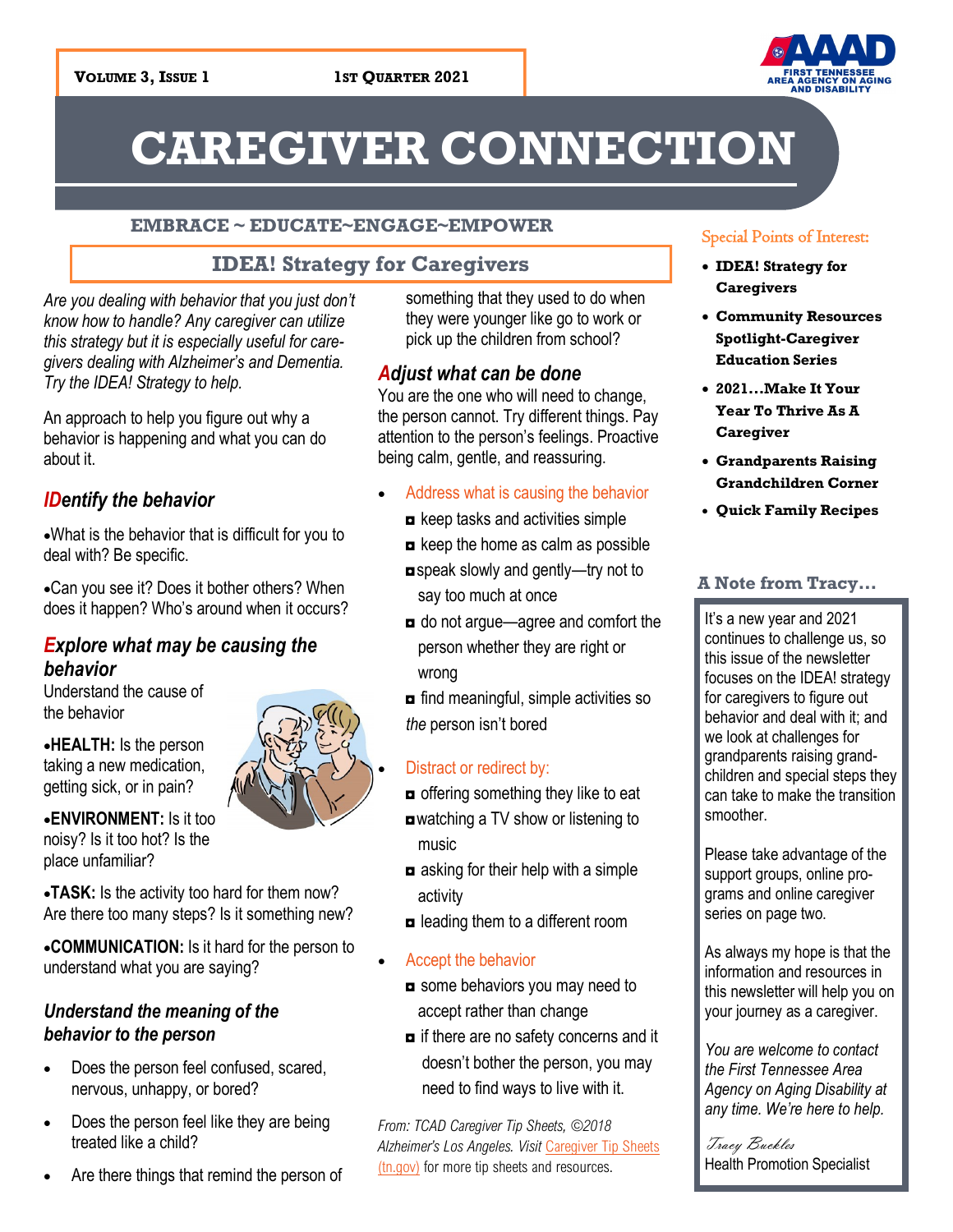# **CAREGIVER CONNECTION**



### **Family Caregiving...Don't Try It Alone Community Resources Spotlight**

Tracy Buckles Health Promotions Specialist FTAAAD 3211 N Roan Street Johnson City, TN 37601



Phone: 423-722-5109 I & A Line: 423-928-3258 E-mail: tbuckles@ftaaad.org

### Thought for the Day…

Good timber does not grow with ease, The stronger wind, the stronger trees, The further sky, the greater length, The more the storm, the more the strength. By sun and cold, by rain and snow, In trees and men good timbers grow.

~Douglas Malloch, from Good Timber poem

# **Alzheimer's Tennessee Free Online Caregiver Education Series**

Figuring out memory loss, dementia, and Alzheimer's can be overwhelming, especially while balancing COVID. Invite friends and family to join you to learn from the experts and ask your questions:

> **Registration Required:** www.alzTennessee.org/ **CaregiverEducation**

**Wednesdays in March @ 2pm CST / 3pm EST** Questions? Amanda.BarlowLeitch@TNalz.org or 731.694.8065

**Tuesdays in April @ 8:30am CST / 9:30am EST** Questions? Tracey.KendallWilson@TNalz.org or Linda Johnson 865.544.6288

Please visit the registration link above to see more details about each weeks topics and to register.

For more information go to www.alzTennessee.org or call the Helpline 24/7 1(800) ALZ-GATE (259-4283)

# **2021...Make It Your Year To Thrive As A Caregiver**

It is still early in the new year and I hope this year you will make a conscious effort to make the time to take care of you, the caregiver. The mental, physical and emotional toll caregiving takes is significant. Caregivers often end up experiencing a health crisis of their own.

We want you to thrive as a caregiver this year so we have provided a few suggestions for you. Set a goal now to utilize a few or all of these suggestions to make 2021 a thriving year for you.

- 1) Schedule a physical. If you are like many caregiver, you have been neglecting your own medical appointments and routine wellness screenings. Call now to schedule an appointment with your primary care physician and be sure to discuss tests or screenings you may have neglected.
- 2) Improve your nutrition. Make sure that you are not neglecting your nutrition while you care for others. Make an effort to eat a well-balanced diet. Look for

healthy recipes and nutrition advice to keep you going.

- 3) Regular exercise. Make it a priority to exercise at least 30 minutes a day whenever possible. You can even break it down into 15-minute sessions. See if you can get the person you are caring for to exercise with you as well.
- 4) Healing therapies. If you haven't tried Yoga, Pilates and/ or Tai Chi then look into them. They not only provide the physical benefits of exercise, but they also teach good breathing techniques and can also help decrease stress and improve your mood. And these can easily been in the comfort of your home.
- 5) Plan "me" time. Set aside time in your daily routine for yourself. It doesn't matter if it is a few short minutes or a longer respite moment, this will help you to be the most positive and wellbalanced caregiver you can be. Do something that makes you happy walking, reading, meditating,

journaling, or enjoy a call with a friend.

6) Ask for and accept help. This is a big one and one that you should do regularly. Do not let yourself have the mindset that it is your



total responsibility to care for your loved one alone. Accept help, even if it is just for a few hours a week, this will help you be a better caregiver in the long run. Make a list of ways others can help you so when someone offers you already know where you need help.

By taking time to care for yourself, you can be a happy and healthy caregiver for your loved one. I

f your situation seems impossible then you may need to consider a longer respite care option either in-home care or at an assisted living community.

Make 2021 your year to thrive as a caregiver.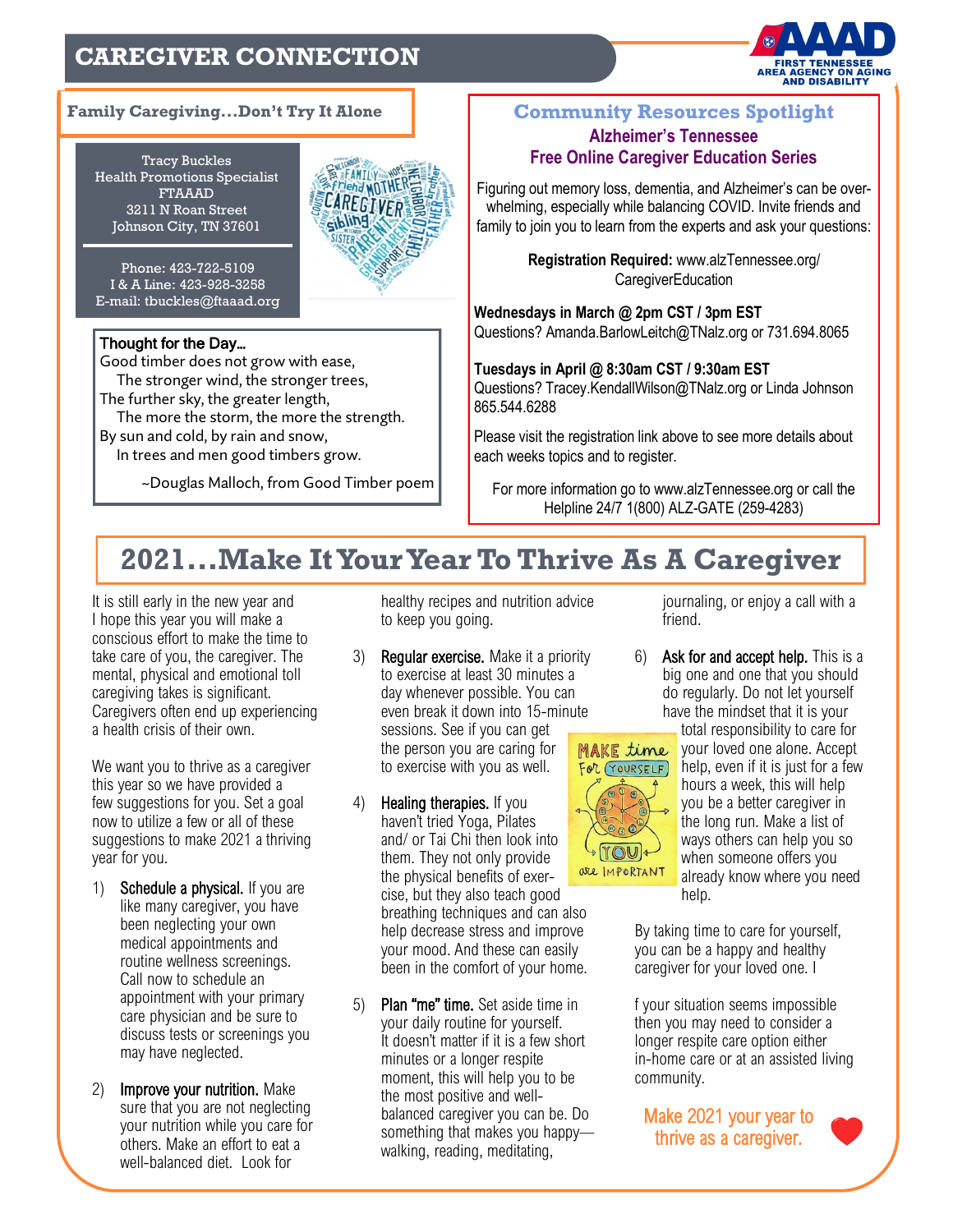

# **Grandparents Raising Grandchildren Corner**

# **Get Support, Grandparents!**

Today in the United States, more than 2 million grandparents are living with and serving as the primary caregiver for their grandchildren. This trend poses incredible challenges both to the grandparent and the children involved, affecting everything from financial stress to child development to general family cohesion. The good news is that grandparents can find the support they deserve!

### **Why do grandparents become parents again?**

Grandparents often assume the role of parent in an effort to keep their family together and keep their grandchildren out of the foster care system. It might happen when a parent is deceased, incarcerated, or struggling with substance abuse, mental illness or other long-term health problem.

### **The challenges…**

Although a grandparent most often chooses to raise a grandchild for the right reasons, they are usually not prepared for the high demands of raising a child today.

**Mental Stress:** Grandparents are often dealing with their own emotional reaction to the change and helping the child do the same.

**Physical Stress:** The high physical demands of raising a child can take a

serious toll on a senior's health.

**Financial Stress:** Grandparents are often living on fixed incomes but have more mouths to feed and more people to fit in their home.

### **Special Steps for Grandparents:**

These are steps grandparent caregivers can take to make the transition smoother and the new family unit stronger.

### **Make daily life as stable and predictable as possible.**

Establish a daily schedule and stick to it. Set up a routine that is helpful to both you and your grandchild, like preparing meals together.

**Involve yourself in your grandchild's school life.** Introduce yourself to teachers and coaches at school. They know your grandchild and might be able to provide insight and support.

**Decide how to discipline.** Start with a short, simple set of rules, and make sure that the children know why these

rules are important to their safety and well-being. Be consistent.

**Communicate!** Respect what they have to say about rules, routines, and consequences. They are more likely to be open with you. If you are receptive, tolerant, and understanding.

**Take care of yourself.** Find a trusted babysitter or friend to take over while you exercise, nap, or relax. Your grandchild's school may have before or after-school care.

Join a support group. Even if you have negative feelings towards your grandchild's parents, do not use the child as a sounding board. Instead, try a grandparent support group where you can vent your frustrations, discuss parenting strategies and share successes.

Remember, it is OKAY to feel angry or disappointed with your own child. If you feel they are at fault in leaving your grandchildren. And it's NOR-MAL to feel discouraged that you've had to change your plans at this point in your life.

*Source: SCAN of Northern Virginia Fact Sheet, www.scanva.org/prc*

# *Internet Safety Tips*

Are you concerned about your grandchildren and their time online and keeping them safe. Gransnet has put together some online safety information and tips to help your grandchildren and you with staying safe online. Visit www.gransnet.com/life-and-style/technology/ online-safety/online-safety-for-grandparents

**The most important piece of advice for grandparents raising their children is the same thing we tell all parents: Parenting is TOUGH. And asking for help shouldn't be.**

Raising a grandchild is not an easy task, but it can certainly be something to be proud of and may even turn out to be the most rewarding accomplishment of your life. Your grandchildren can be a great and unexpected source of happiness.